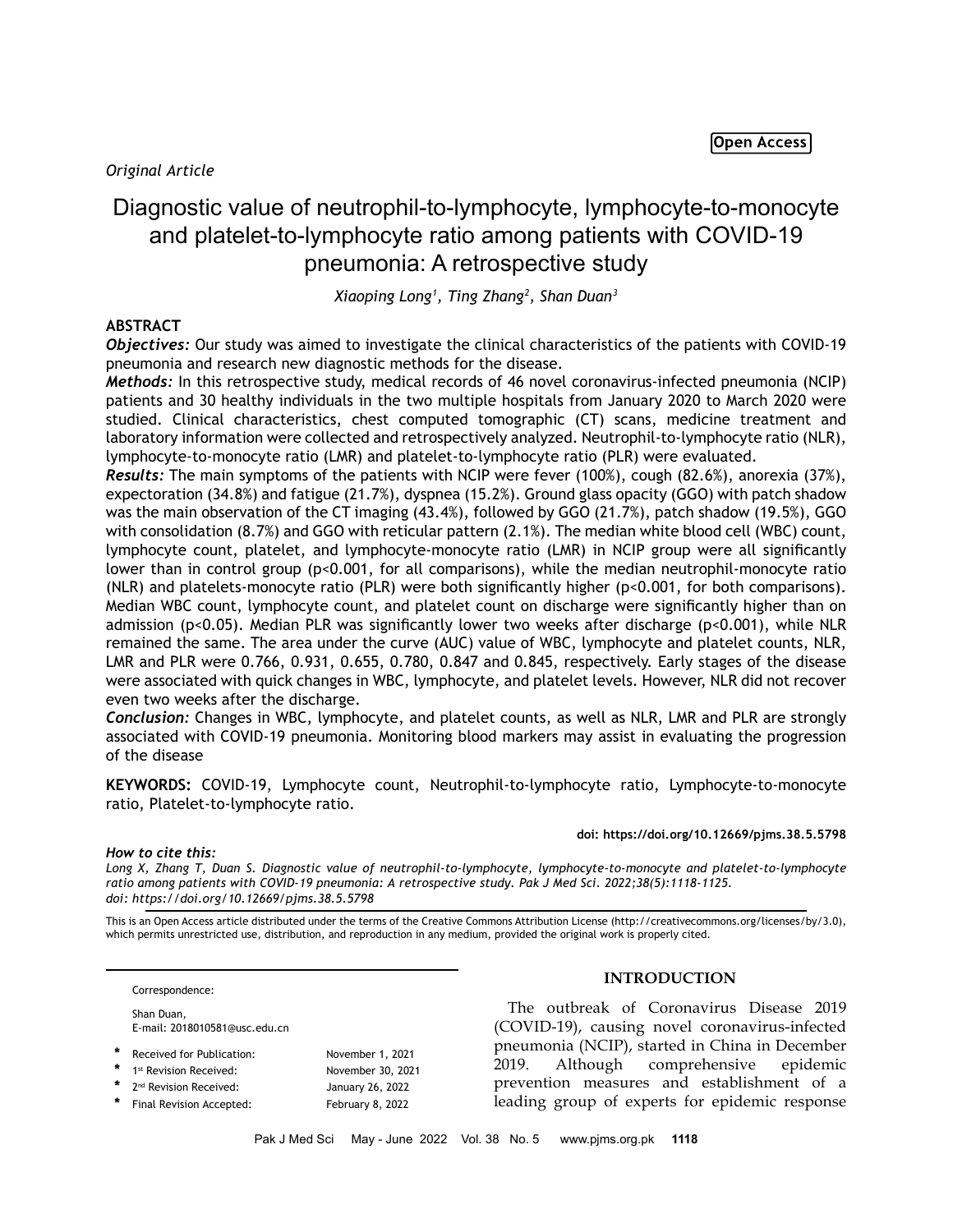in China were able to successfully control the outbreak, it quickly turned into a global pandemic. As of November 1, 2021, there had been 246,713,220 confirmed cases of COVID-19, including 5,000,000 deaths, reported to WHO. COVID-19 caused serious acute lung injury and multi-organ failure, with many patients dying quickly of acute respiratory failure. Therefore, it became crucial to identify early markers for diagnosing and predicting the severity of the disease.

Previous studies had shown that COVID-19 infected adult exhibited reduced lymphocyte and elevated platelet counts although there was no decrement in children.<sup>1-3</sup> These observations suggested that platelet-to-lymphocyte ratio (PLR) might be a new indicator in the monitoring of patients with COVID-19.<sup>2,4,5</sup> Clinical research of 456 patients with COVID-19 showed that severe cases had higher neutrophil-to-lymphocyte ratio (NLR) and lower lymphocyte count than less severe cases.<sup>6</sup> Furthermore, it had a statement that NLR was significantly associated with disease severity and mortality.<sup>7</sup> The Previous studies reported that lower lymphocyte-to-monocyte ratio (LMR) correlated with the disease severity in the cases of respiratory virus infections and could be used to discriminate between the pneumococcal pneumonia and influenza.8-10 Therefore, it is plausible that those blood markers might also be associated with COVID-19 infection.

In our study, we retrospectively evaluated levels of NLR, LMR and PLR in patients with COVID-19. Our aim was to investigate the variation trend of those blood tests results in patients and healthy volunteers and evaluate the changes before and after the treatment.

## **METHODS**

In this retrospective study, medical records of 46 patients with confirmed COVID-19 pneumonia, admitted in the First Affiliated Hospital, University of South China and Affiliated Hospital Nanhua, University of South China (Hunan, China) from January 2020 to March 2020, were retrospectively reviewed. Medical records of 30 healthy individuals were obtained from the Affiliated Hospital Nanhua, University of South China in the same time period. The Medical Ethics Committee of the First Affiliated Hospital of University of South China approve this study (no. 20201201001, date:  $2020$  March  $20<sup>th</sup>$ ). Based on the diagnosis, patients were divided into two groups, NCIP group and control group. The composite endpoint of the study was March 19, 2020. The results of RT-PCR assay in all cases were negative after discharge. Two patients in the study had repeated positive RT-PCR on 2-week follow-up. The results of the routine blood tests of these patients were not included.

According to the COVID-19 diagnosis and treatment scheme issued by the seventh Revised Trial Version of the Novel Coronavirus Pneumonia Diagnosis and Treatment Guidance,<sup>11</sup> patients' conditions were classified as common (mild), severe and critical.

Clinical and laboratory information, and CT scans were retrieved from the hospital electronic database. All cases had CT scans and RT-PCR tests performed before admission and two weeks after the discharge from the hospital. Clinical information included demographic data, medical history, symptoms, signs, course of the disease, length of hospital stay, therapeutic schedule and basic disease. Blood tests upon admittance and in the early-stage evaluation (24-48 hours) were carried out, including WBC count, neutrophil count, lymphocyte count, monocyte count, platelet count and  $PaO_2$ . According to the tests, NLR, LMR, PLR and PaO $_2$  /FiO $_2$  ratio were measured.

Categorical variables were presented as frequency rates and percentages, and continuous variables- as mean and standard deviation (SD), median and interquartile range (IQR) values. The independent sample t test and nonparametric twotailed Student t test was used to analyze variables. The dualistic logistic regression analysis and the receiver operator characteristic curve (ROC) were used to get the optimal cut-off value, sensitivity (sensitivity). *P*<0.05 was considered statistically significant.

## **RESULTS**

Among patients in the NCIP group, 39 cases (84.8%) were classified as a common (mild) group and seven cases (15.2%) as the severe group. Fortyfour cases (95.7%) had exposure history. In our study, 38 patients (82.6%) were younger than 65 years and 31 patients (67.6%) were males. Twentytwo patients (47.8%) had at least one underlying disease, such as diabetes (15.2%), hypertension (10.8%) and coronary heart disease (10.8%). The main symptoms were fever (100%), cough (82.6%), anorexia (37%), expectoration (34.8%) and fatigue (21.7%). Only seven patients felt dyspnea. The temperature of 33 patients (82.6%) were lower than 38.5°C. We estimated the median time from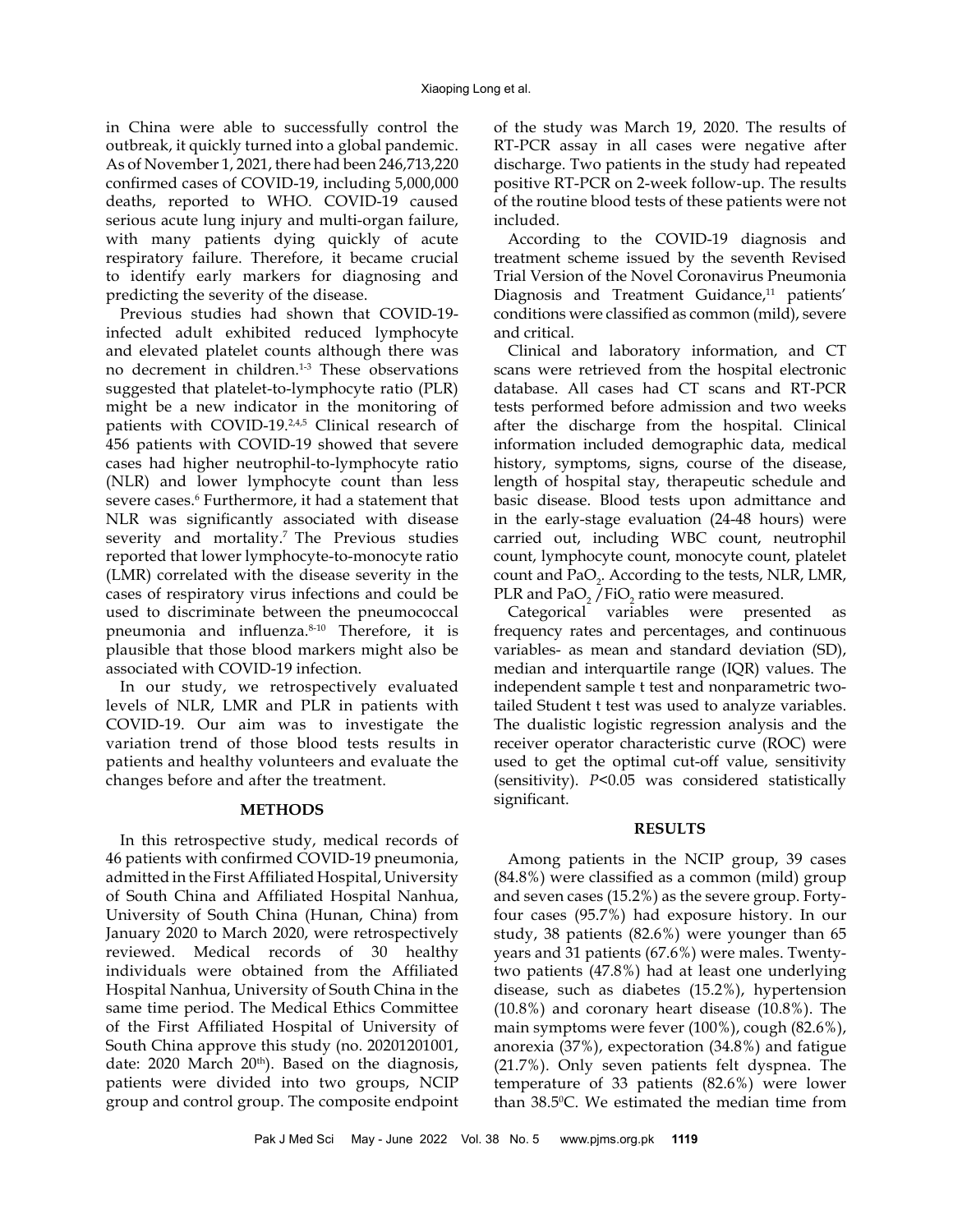#### Diagnostic value of blood tests in COVID-19

| nafacteristics in 40 inch patients. |                  |                  |
|-------------------------------------|------------------|------------------|
| Variables                           | $\boldsymbol{n}$ | $n\%$            |
| Age (years)                         |                  |                  |
| >65                                 | 8                | 17.4             |
| ≤65                                 | 38               | 82.6             |
| Gender                              |                  |                  |
| Male                                | 31               | 67.6             |
| Female                              | 15               | 32.4             |
| (comorbidities)                     |                  |                  |
| Hypertension                        | 5                | 10.8             |
| <b>Diabetes</b>                     | 7                | 15.2             |
| Coronary heart disease              | 5                | 10.8             |
| Chronic lung disease                | 1                | 2.1              |
| Chronic renal disease               | 0                | $\theta$         |
| Cancers*                            | $\Omega$         | $\theta$         |
| Chronic liver disease               | 3                | 6.5              |
| Cerebrovascular disease             | $\mathbf{1}$     | 2.1              |
| <b>Initial</b> symptoms             |                  |                  |
| Fever                               | 46               | 100              |
| $\geq 38.5$                         | 13               | 28.3             |
| $38.5$                              | 33               | 71.7             |
| Cough                               | 38               | 82.6             |
| Expectoration                       | 16               | 34.8             |
| Pharyngodynia                       | 4                | 8.7              |
| Headache or dizzy                   | 5                | 10.8             |
| Fatigue                             | 10               | 21.7             |
| Dyspnea                             | 7                | 15.2             |
| Nausea or vomiting                  | 6                | 13               |
| Diarrhea                            | $\mathbf 1$      | 2.1              |
| Anorexia                            | 17               | 37               |
| Clinical classification             |                  |                  |
| Common (Mild) group                 | 39               | 84.8             |
| Severe group                        | 7                | 15.2             |
| Critical group                      | 0                | $\boldsymbol{0}$ |
| Exposure history                    | 44               | 95.7             |

Table-I: Demographics and clinical characteristics in 46 NCIP patients.

## Table-II. Characteristics of CT scans in 46 NCIP patients.

*Variables n n%*

Right upper lobe 1 2.1 Right middle lobe 0 0 Right lower lobe 3 6.5 Left upper lobe 0 0 Left lower lobe 3 6.5 Double lung 33 71.7

Subpleural area  $5$  10.9 Peripheral 3 6.5 Central 0 0 0

GGO 10 21.7 GGO+ Consolidation 4 8.7 Consolidation 0 0 0 Patch shadow+ GGO 20 43.4 Patch shadow 9 19.5 Reticular pattern+ GGO 1 2.1

*Involved lung zones*

*Predominant distribution*

*Radiological features*

*Abbreviations:* GGO, ground glass opacity.

only three patients (6.5%, each). Lung lesions of five patients (10.9%) distributed in subpleural area and three patients (6.5%) in peripheral. Ground glass opacity (GGO) with patch shadow was the main CT imaging finding (43.4%). GGO in 10 patients (21.7%), patch shadow in nine patients (19.5%), GGO with consolidation in 4 patients (8.7%) and GGO with reticular pattern in one patient (2.1%) were diagnosed. The improvement ratio of CT imaging changes 6 days after the admission was only 58.6% (Table-II).

Antiviral treatment of the NCIP was implemented in majority of the cases. 44 patients (95.7%) received lopinavir and ritonavir, and 39 patients (84.8%) received recombinant human interferon α2b. All patients received more than two antiviral drugs. Fourteen patients (30.4%) received immunoglobulin with antiviral drugs. five patients (10.9%) received corticosteroid with antiviral drugs, and 37 patients (80.4%) received traditional Chinese medicine with antiviral drugs.

The routine blood tests were recorded 24- 48 hours after the admission. There was no difference in the percentage of males, age and BMI between NCIP and control groups (p>0.05).

*Note:* \*Cancers included leukemia and lymphoma.

symptom onset to diagnosis was 5 days (IQR 3-9 days) and the average hospital stay of patients was 13 days (Table-I).

All patients received high resolution CT (HRCT) of the chest within 24 hours after admission. Most patients (71.7%) had double lung lesions. Right lower lobe or left lower lobe lesions were found in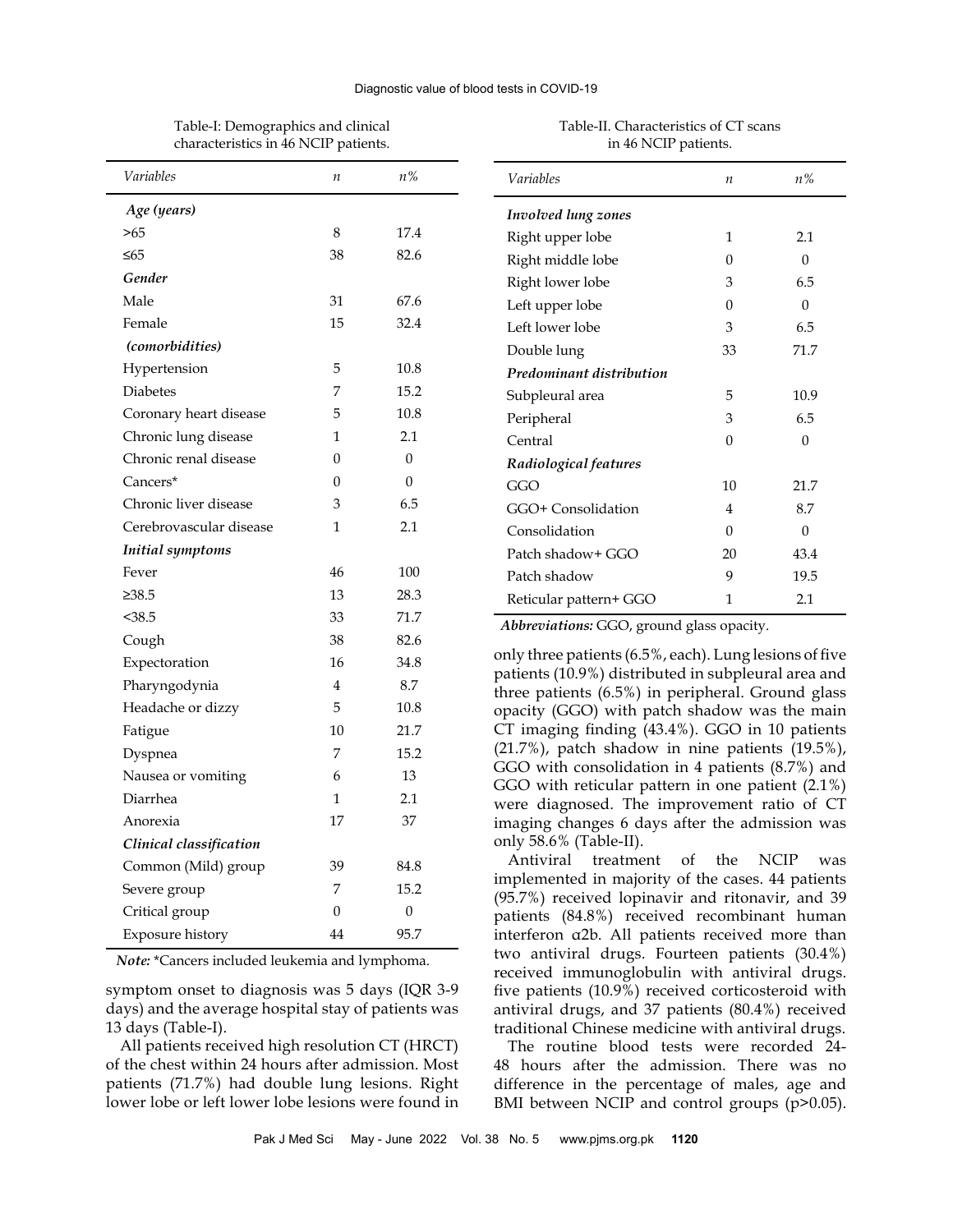

Fig.1: Comparison of blood markers in 30 healthy controls and in 46 NCIP patients.

Median WBC count (4.53×10<sup>9</sup>/L) (Fig.1A.), lymphocyte count (1.01×10<sup>9</sup> /L) (Fig.1B.), platelet count (202.50×10<sup>9</sup> /L) (Fig.1C.), and LMR (2.58%) (Fig.1E.) were significantly lower in the NCIP group ( $p<0.001$ ), while the median NLR (2.89%)

(Fig.1D.) and PLR (202.67%) (Fig.1F.) were significantly higher (p<0.001) (Table-III).

Median WBC count (5.26×10<sup>9</sup> /L) (Fig.2A.), lymphocyte count (1.38×10<sup>9</sup> /L) (Fig.2B.) and platelet count (237.00×10<sup>9</sup> /L) (Fig.2C.) on

Table-III: Demographic and laboratory measurements in NCIP patients and volunteers (admission to hospital in 24-48hours).

| <i>Variables</i>             | NCIP group $n=46$     | Control group $n=30$  | p value |  |
|------------------------------|-----------------------|-----------------------|---------|--|
| Age (years)                  | 44.63±15.55           | 46.37±17.59           | 0.653   |  |
| Male $(n, n%)$               | $31(67.4\%)$          | $16(53.3\%)$          | 0.223   |  |
| BMI $(kg/m^2)$               | 22.08±3.99            | 23.62±3.19            | 0.081   |  |
| WBC $(\times 10^9/L)$        | $4.53(3.70-6.46)$     | $6.70(5.55-7.56)$     | < 0.001 |  |
| Neutrophil $(\times 10^9/L)$ | $2.99(2.10-4.73)$     | $3.53(2.99-4.67)$     | 0.121   |  |
| Lymphocyte $(\times 10^9/L)$ | $1.01(0.78-1.19)$     | $2.12(1.75 - 2.57)$   | < 0.001 |  |
| Monocyte $(\times 10^9/L)$   | $0.40(0.30-0.50)$     | $0.40(0.40 - 0.50)$   | 0.191   |  |
| Platelet $(\times 10^9/L)$   | 202.50(154.25-258.00) | 254.00(189.75-275.25) | 0.023   |  |
| $NLR$ (%)                    | $2.89(1.97-4.83)$     | $1.62(1.40-2.13)$     | p<0.001 |  |
| $LMR(\%)$                    | $2.58(1.74-3.59)$     | $4.70(3.68 - 6.00)$   | p<0.001 |  |
| $PLR(\%)$                    | 202.67(134.90-264.52) | 101.13(83.18-153.33)  | p<0.001 |  |
|                              |                       |                       |         |  |

Unless otherwise indicated, values are expressed as mean ± SEM, median and IQR.

*Abbreviations:* BMI, body index; WBC, white blood cell; NLR, neutrophil-to-lymphocyte ratio; LMR, lymphocyte-to-monocyte ratio; PLR, platelet-to-lymphocyte ratio.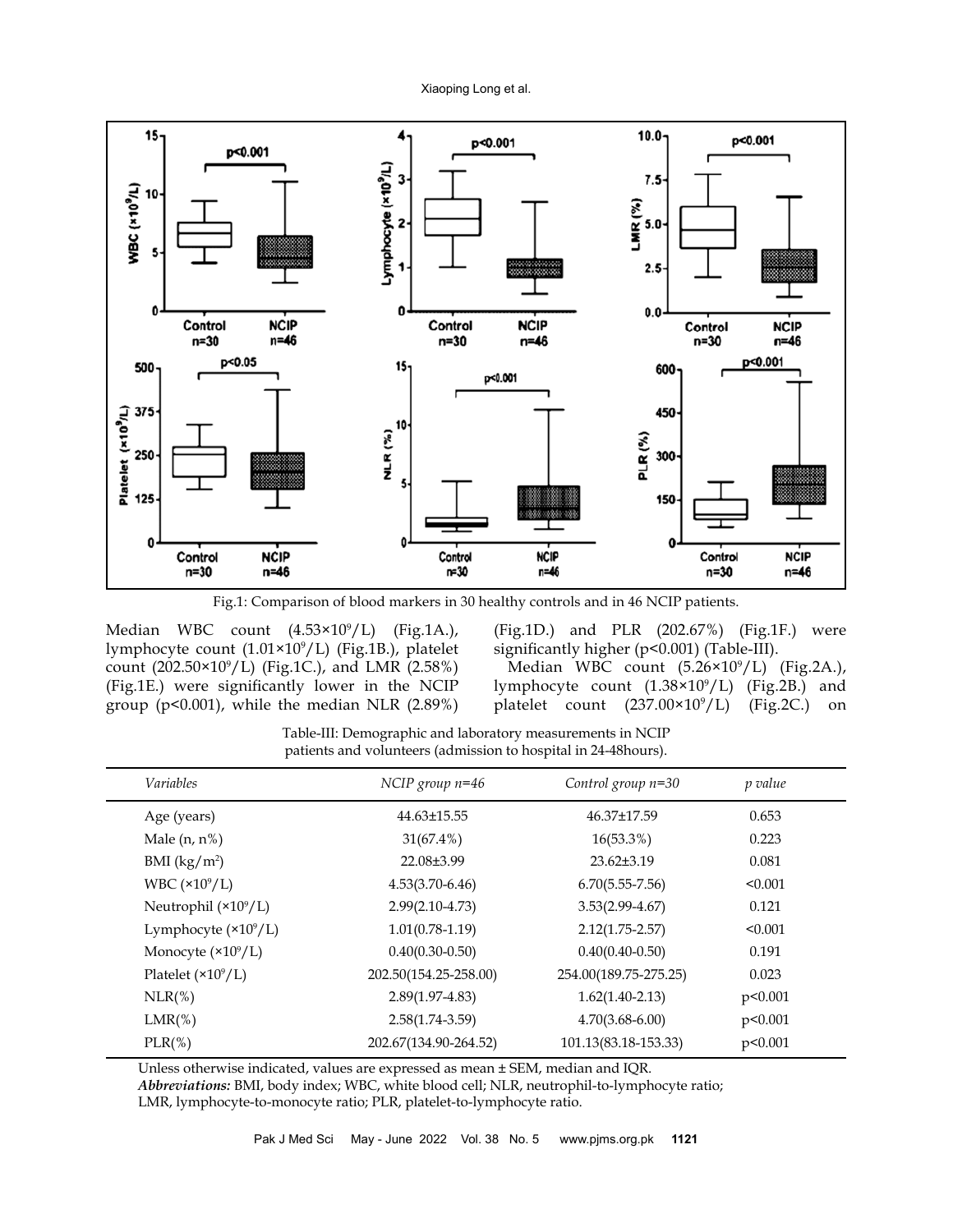

Fig.2: Comparison of blood markers in three time periods.

discharge were significantly higher than on admission (p<0.05). The median lymphocyte count  $(1.86 \times 10^9 / L)$  and LMR  $(4.18\%)$  (Fig.2E.) two weeks after discharge were significantly higher than on discharge (p<0.001), while median PLR (118.80%) (Fig.2F.) was significantly lower two weeks after discharge (p<0.001). There was no significant difference in neutrophil count and

NLR (Fig.2D.) in all three time periods (p>0.05) (Table-IV).

We performed dualistic logistic regression analysis and calculated the receiver operator characteristic curve (ROC) for relationship between blood markers and diagnosis. ROC analysis at a cut-off level of  $\leq 5.175 \times 10^9 / L$  WBC count showed the best sensitivity (64.4%) and

|  | Table-IV: Laboratory measurements of 44 NCIP patients in three time periods. |  |  |
|--|------------------------------------------------------------------------------|--|--|
|--|------------------------------------------------------------------------------|--|--|

| Variables                    | On admission           | On discharge             | two weeks after discharge |
|------------------------------|------------------------|--------------------------|---------------------------|
| WBC $(\times 10^9/L)$        | $4.53(3.70-6.46)^*$    | $5.26(4.45 - 7.29)$      | $6.26(5.21 - 7.20)$       |
| Lymphocyte $(\times 10^9/L)$ | $1.01(0.78-1.19)$ **   | $1.38(1.07 - 1.77)^{**}$ | $1.86(1.59-2.13)$         |
| Platelet $(\times 10^9/L)$   | 202.50(154.25-258.00)* | 237.00(202.00-308.50)#   | 222.00(180.00-267.50)     |
| $NLR(\%)$                    | $2.89(1.97 - 4.83)$    | $2.42(1.67-3.95)$ ##     | $2.05(1.68 - 2.43)$       |
| $LMR(\%)$                    | $2.58(1.74-3.59)$      | $2.87(2.19-3.73)$ ##     | $4.18(3.14 - 4.82)$       |
| $PLR(\%)$                    | 202.67(134.90-264.52)  | 180.00(129.62-260.84)##  | 118.80(88.46-152.39)      |

Unless otherwise indicated, values are expressed as mean ± SEM, median and IQR.

\*: p<0.05, \*\*: p<0.001, On admission vs On discharge.

*Abbreviations:* WBC, white blood cell; NLR, neutrophil-to-lymphocyte ratio;

LMR, lymphocyte-to-monocyte ratio; PLR, platelet-to-lymphocyte ratio.

<sup>#</sup>: p<0.05, ##: p<0.001, On discharge vs two weeks after discharge.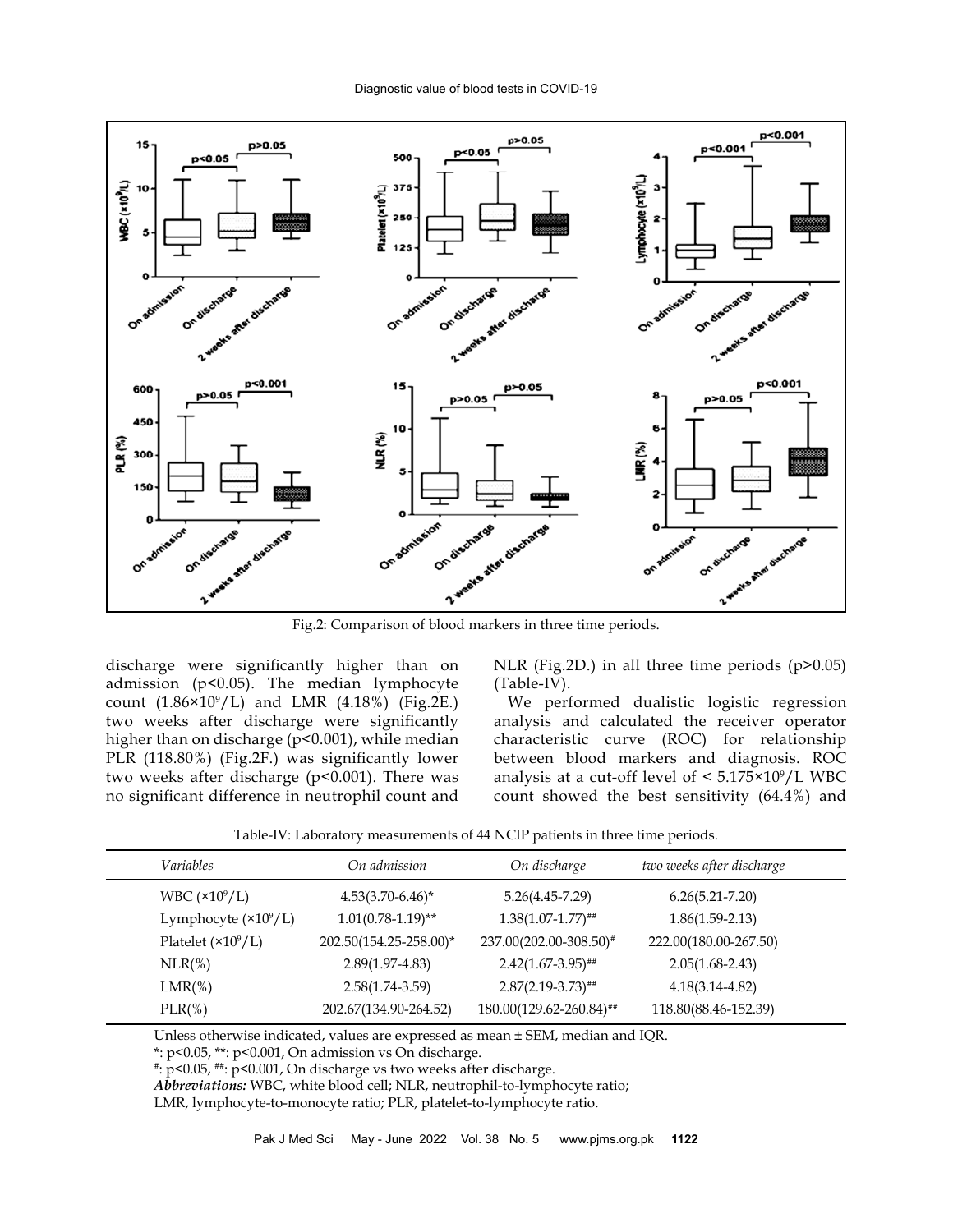| Variables                  | AUC   | Cut-off value | Sensitivity (%) | Specificity $(\%)$ |
|----------------------------|-------|---------------|-----------------|--------------------|
| WBC $(\times 10^9/L)$      | 0.766 | 5.175         | 64.4            | 83.3               |
| Lymphocyte $(*109/L)$      | 0.931 | 1.425         | 89.1            | 90.0               |
| Platelet $(\times 10^9/L)$ | 0.655 | 251.50        | 71.7            | 56.7               |
| $NLR$ $(\%)$               | 0.780 | 2.306         | 64.4            | 86.7               |
| LMR $(\%)$                 | 0.847 | 3.24          | 69.6            | 86.7               |
| PLR $(\%)$                 | 0.845 | 156.189       | 73.9            | 80.0               |

Table-V: Sensitivity and specificity of blood markers for the diagnosis.

*Abbreviations:* WBC, white blood cell; NLR, neutrophil-to-lymphocyte ratio;

LMR, lymphocyte-to-monocyte ratio; PLR, platelet-to-lymphocyte ratio.

specificity (83.3%) to make a best diagnosis (AUC=0.766). Similar results were seen for lymphocyte count (cut-off < 1.425×10<sup>9</sup> /L, sensitivity 89.1%, specificity 90%, AUC=0.931), platelet count (cut-off < 251.50×10<sup>9</sup> /L, sensitivity 71.7%, specificity 56.7%, AUC=0.655), NLR (cutoff >2.306%, sensitivity 64.4%, specificity 86.7%, AUC=0.780), LMR (cut-off < 3.24%, sensitivity 69.6%, specificity 86.7%, AUC=0.847) and PLR (cut-off >156.189%, sensitivity 73.9%, specificity 80%, AUC=0.845) (Table-V, Fig.3.).

## **DISCUSSION**

Most of the cases in the NCIP group in the current Hengyang study were not serious, and presented with the same symptoms (fever, cough, and fatigue) as patients in Wuhan.12 However, these symptoms are also characteristic for common pneumonia or



Fig.3: The ROC curves of WBCs, lymphocytes, platelets, NLR, LMR and PLR.

influenza, which makes diagnosis of COVID-19 by symptoms alone difficult. Our study showed that, similarly to the reports from Wuhan,<sup>13</sup> median time from symptom onset to diagnosis was five days (IQR 3-9 days) and the average hospital stay of patients was 13 days. We showed that 35 patients (75%) were not hospitalized until day-9 of the disease, and the patients were hospitalized for over seven days. These results provide further evidence of the difficulty in identifying and giving timely treatment at an early stage of COVID-19 disease and emphasize the importance of developing new diagnostic tools.

Blood tests and chest CT are used as the first step of COVID-19 diagnostics. If the patients have the exposure history or typical CT images, the RT-PCR for nasal and pharyngeal swab specimens are used as the second step, especially when there is a shortage of RT-PCR kits. Therefore, it is very important to obtain maximum information from the blood tests and chest CT. We found that CT images of patients with NCIP were different from the patients with common pneumonia and influenza. In our study, most of the patients had double lung lesion. Pure ground-glass opacity (GGO) with patch shadow (43.4%) was the hallmark of the NCIP in Hengyang. Some reports showed that GGO was found at the early stage of the disease and is considered the earliest CT manifestation of COVID-19.14 Studies also show that consolidations (including multifocal, patchy or segmental consolidation) are usually present in NCIP patients, and may be associated with the progression of the disease.15,16 There were only 4 patients with GGO and consolidation in our study, which suggest that most Hengyang patients were in the very early stages of the disease. Importantly, the radiological finding like GGO and consolidation are also found on CT images of

Pak J Med Sci May - June 2022 Vol. 38 No. 5 www.pjms.org.pk **1123**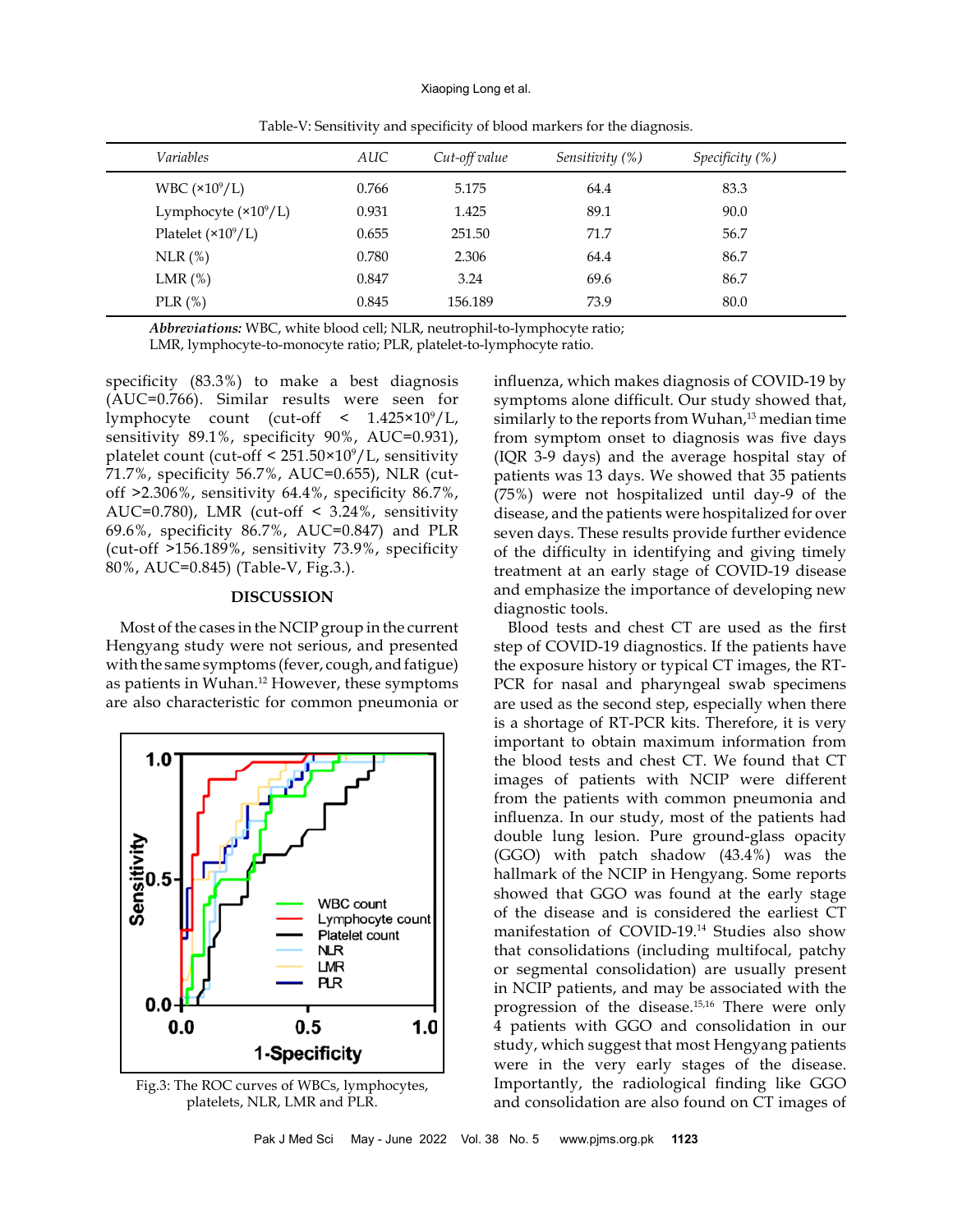H1N1-infected patients.<sup>17</sup> The clinical symptoms, including fever, cough, and dyspnea, are also characteristic of HINI infection.14 Therefore, it is important to be able to distinguish between the H1N1 and NCIP diagnoses.

Although there is no effective treatment for the COVID-19 infection, we wanted to analyze treatment options, available in Hengyang hospital for accumulated experience. Some reports suggested that antiviral agentslopinavir/ritonavir had a potential affinity for COVID-19 helicase.<sup>16</sup> In our study, antiviral treatment of NCIP in included ribavirin, oseltamivir, recombinant Human Interferon α2b, arbidol and lopinavir/ ritonavir. More than 80% of the patients were treated with recombinant Human Interferon α2b and lopinavir/ritonavir with no reported side effects. In addition, 80.4% patients were treated with traditional Chinese medicine. Similarly, there were no reports of side effects.<sup>18</sup> All the patients were discharged with no symptoms and negative RT-PCR tests, indicating that the received NCIP treatment was effective and reliable.

Decreased levels of lymphocytes and neutrophils are found in COVID-19-infected patients.19 Some reports showed that lymphocyte level at admission was related to the prognosis, while elevated platelets and higher PLR were associated with the longer average hospitalization time.<sup>2</sup> It had been shown that in COVID-19 patients higher NLR was significantly associated with an increased risk of all-cause death during hospitalization.20,21 It also showed that NLR had an significant correlation with disease severity.7 WBC, NLR, LMR and PLR of patients with severe disease were significantly higher than those of non-severe patients.<sup>22</sup> In our study, we compared the levels of blood markers in NCIP patients and healthy individuals, and evaluated the changes in these parameters at three time points (admission, discharge and two weeks follow-up). We found that WBC, lymphocyte, and platelet counts, NLR, LMR and PLR in NCIP patients differed significantly from those of healthy individuals. While WBC count, lymphocyte count, LMR and platelet count significantly decreased in NCIP group, NLR and PLR were significantly elevated. We may speculate, therefore, that the levels of these blood cells and markers might be associated with the development of the COVID-19 infection.

Our results indicate that the median WBC and lymphocyte counts of NCIP patients gradually increased from discharge to two weeks after

discharge. Platelet count elevated quickly on discharge but remained unchanged two weeks after discharge. There was no significant difference in LMR and PLR until two weeks after discharge, while NLR remained unchanged through all three time periods.

We used dualistic logistic regression analysis and ROC curves to find the factors, related to the diagnosis of NCIP. WBC count, lymphocyte count, platelet count, NLR, LMR and PLR in our study were closely associated with the diagnosis of the NICP, with AUC values of over 0.7. The sensitivity of lymphocyte count was 89.1% and the specificity was 90%. Our results suggest that these blood markers might help for diagnosing and observing the progression of COVID-19 infection.

*Limitations:* This is a retrospective study in the small city of China, with a small sample size. During the same period, there were no critical patient and all patients had great outcome. Therefore, we only analyzed the data from non-critical patients. Largerscale studies and clinical trials, with patients with different disease severity are needed to further assess the diagnostic and prognostic value of different blood markers in COVID-19 NCIP patients.

## **CONCLUSIONS**

Our study showed that WBC, lymphocyte, and platelet counts, as well as NLR, LMR and PLR are closely associated with the disease in NCIP patients. Early stages of the disease are associated with quick changes in WBC, lymphocyte, and platelet levels. However, NLR does not recover two weeks after the discharge. Therefore, monitoring blood markers, such as WBC, lymphocytes and platelets may assist in evaluating the progression of the disease. Our findings may provide new convenient method to discover and diagnose the disease especially in countries with limited medical resources.

*Competing interests:* The authors have reported that no potential conflicts of interest exist with any companies or organizations in this article.

*Funding:* This study was supported by an innovative province with a special emergency response topic (2020SK3010) in 2020; Hunan Provincial Health Commission (20200509), Hunan Provincial Education Department (19C1574) and Fund Project of University of south China for Prevention and Control of COVID-19 (No.2020-27).